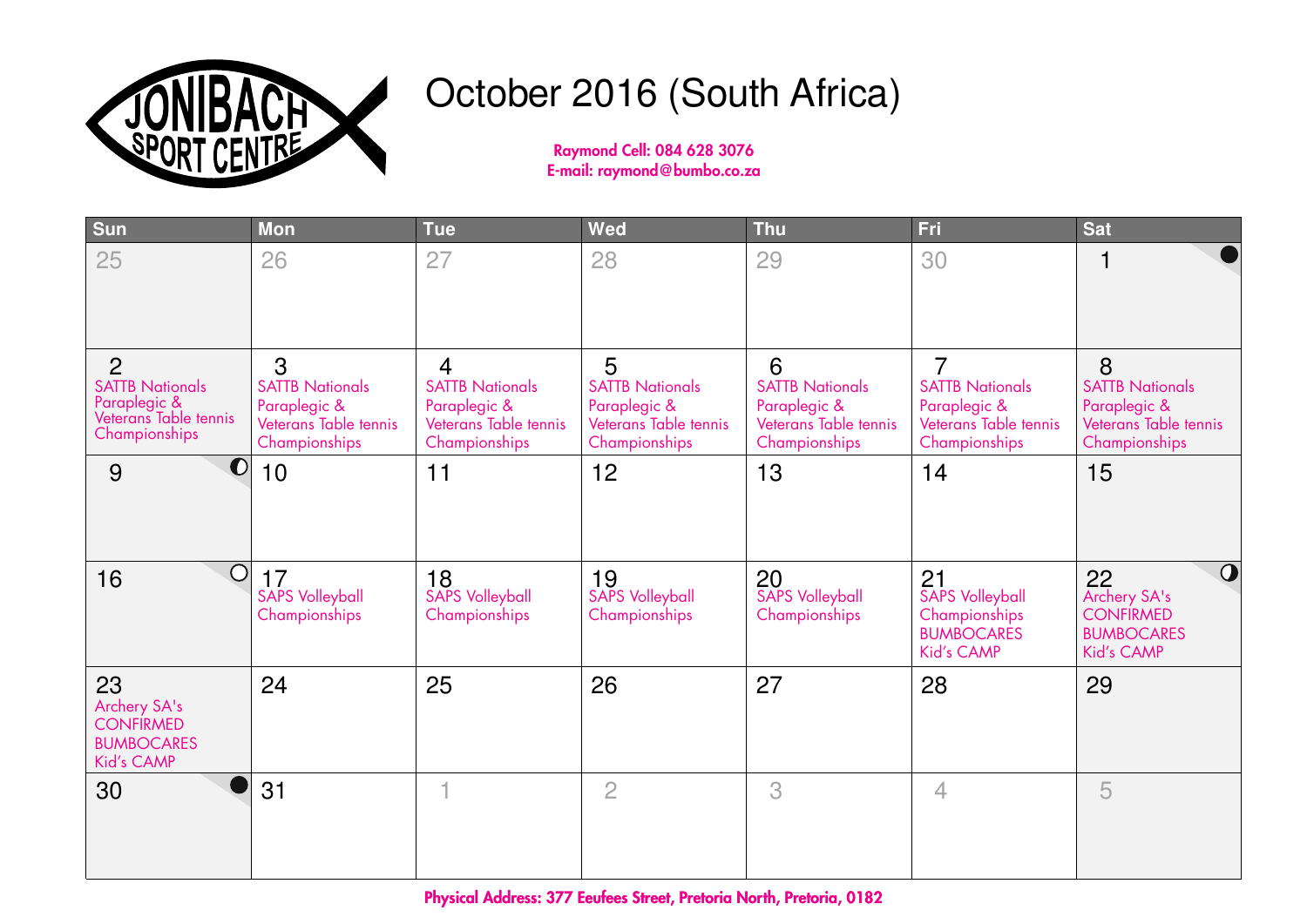

# November 2016 (South Africa)

Raymond Cell: 084 628 3076 E-mail: raymond@bumbo.co.za

| Sun                                            | <b>Mon</b>                                                                            | <b>Tue</b>                                                                      | Wed                                                                      | <b>Thu</b>                                                                | <b>Fri</b>                                                                          | <b>Sat</b>                                                                                      |
|------------------------------------------------|---------------------------------------------------------------------------------------|---------------------------------------------------------------------------------|--------------------------------------------------------------------------|---------------------------------------------------------------------------|-------------------------------------------------------------------------------------|-------------------------------------------------------------------------------------------------|
| 30                                             | 31                                                                                    | <b>Sport Centre Floor</b><br>Maintenance                                        | $\overline{2}$<br><b>Sport Centre Floor</b><br>Maintenance               | 3<br>Sport Centre Floor<br>Maintenance                                    | $\overline{4}$<br><b>Sport Centre Floor</b><br>Maintenance<br><b>Indoor Archery</b> | 5<br><b>Sport Centre Floor</b><br>Maintenance<br>Indoor Archery                                 |
| 6<br><b>Sport Centre Floor</b><br>Maintenance  | $\bullet$<br>7<br><b>Sport Centre Floor</b><br>Maintenance<br><b>SADF Volley Ball</b> | $\delta$<br><b>Sport Centre Floor</b><br>Maintenance<br><b>SADF Volley Ball</b> | 9<br><b>Sport Centre Floor</b><br>Maintenance<br><b>SADF Volley Ball</b> | 10<br><b>Sport Centre Floor</b><br>Maintenance<br><b>SADF Volley Ball</b> | 11<br><b>Sport Centre Floor</b><br>Maintenance<br><b>SADF Volley Ball</b>           | 12<br><b>Sport Centre Floor</b><br>Maintenance<br>Indoor Archery                                |
| 13<br><b>Sport Centre Floor</b><br>Maintenance | O<br>14<br><b>Sport Centre Floor</b><br>Maintenance                                   | 15<br><b>Sport Centre Floor</b><br>Maintenance                                  | 16<br><b>Sport Centre Floor</b><br>Maintenance                           | 17<br><b>Sport Centre Floor</b><br>Maintenance                            | 18<br><b>Sport Centre Floor</b><br>Maintenance                                      | 19<br><b>Bumbo Cares</b><br><b>Year End Closure</b><br><b>Sport Centre Floor</b><br>Maintenance |
| 20<br><b>Sport Centre Floor</b><br>Maintenance | $\bf{O}$<br>21<br><b>Sport Centre Floor</b><br>Maintenance                            | 22<br><b>Sport Centre Floor</b><br>Maintenance                                  | 23<br><b>Sport Centre Floor</b><br>Maintenance                           | 24<br><b>Sport Centre Floor</b><br>Maintenance                            | 25                                                                                  | 26<br><b>BUMBUM School</b><br>Concert                                                           |
| 27                                             | 28                                                                                    | 29                                                                              | 30<br><b>Taekwondo Grading</b><br>Test                                   |                                                                           | $\overline{2}$                                                                      | 3                                                                                               |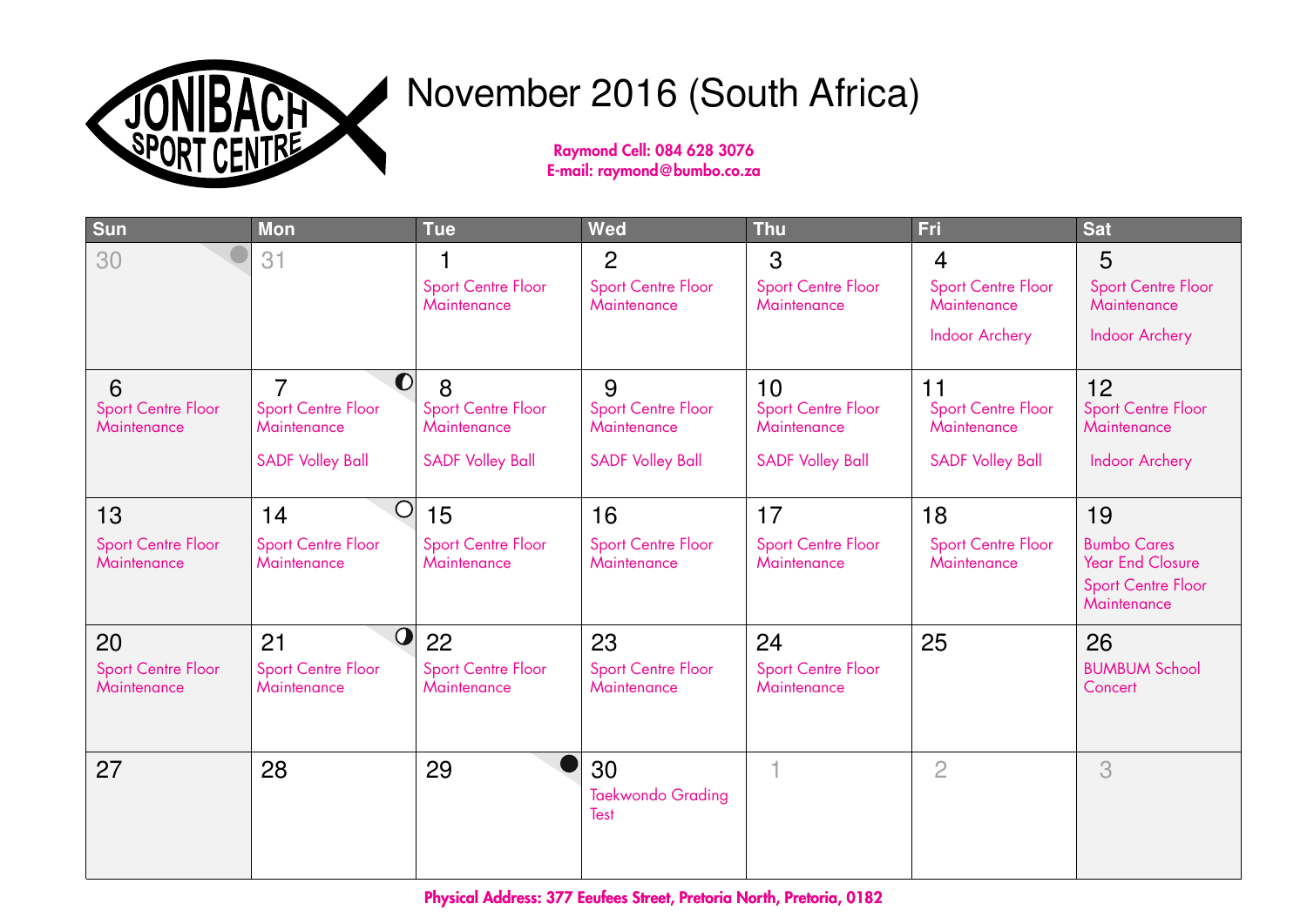

# December 2016 (South Africa)

Raymond Cell: 084 628 3076 E-mail: raymond@bumbo.co.za

| Sun                                                                       | <b>Mon</b>                                                   | <b>Tue</b>                                                   | Wed                                                                             | <b>Thu</b>                                                   | Fri                                                          | <b>Sat</b>                                                    |
|---------------------------------------------------------------------------|--------------------------------------------------------------|--------------------------------------------------------------|---------------------------------------------------------------------------------|--------------------------------------------------------------|--------------------------------------------------------------|---------------------------------------------------------------|
| 27                                                                        | 28                                                           | 29                                                           | 30                                                                              | 1                                                            | $\overline{2}$                                               | 3                                                             |
| $\overline{4}$<br>Africa Badminton<br><b>High School</b><br>Championships | 5<br>Africa Badminton<br><b>High School</b><br>Championships | 6<br>Africa Badminton<br><b>High School</b><br>Championships | 0 <br>$\overline{7}$<br>Africa Badminton<br><b>High School</b><br>Championships | 8<br>Africa Badminton<br><b>High School</b><br>Championships | 9<br>Africa Badminton<br><b>High School</b><br>Championships | 10<br>Africa Badminton<br><b>High School</b><br>Championships |
| 11                                                                        | 12                                                           | 13                                                           | $\bigcirc$<br>14                                                                | 15                                                           | 16 Day of Reconciliation                                     | 17                                                            |
| 18                                                                        | 19                                                           | 20                                                           | $\bullet$<br>21                                                                 | 22                                                           | 23                                                           | 24 Christmas Eve                                              |
| 25 Christmas Day                                                          | 26 Christmas Day' observed<br>Day of Goodwill                | 27                                                           | 28                                                                              | 29                                                           | 30                                                           | 31 New Year's Eve                                             |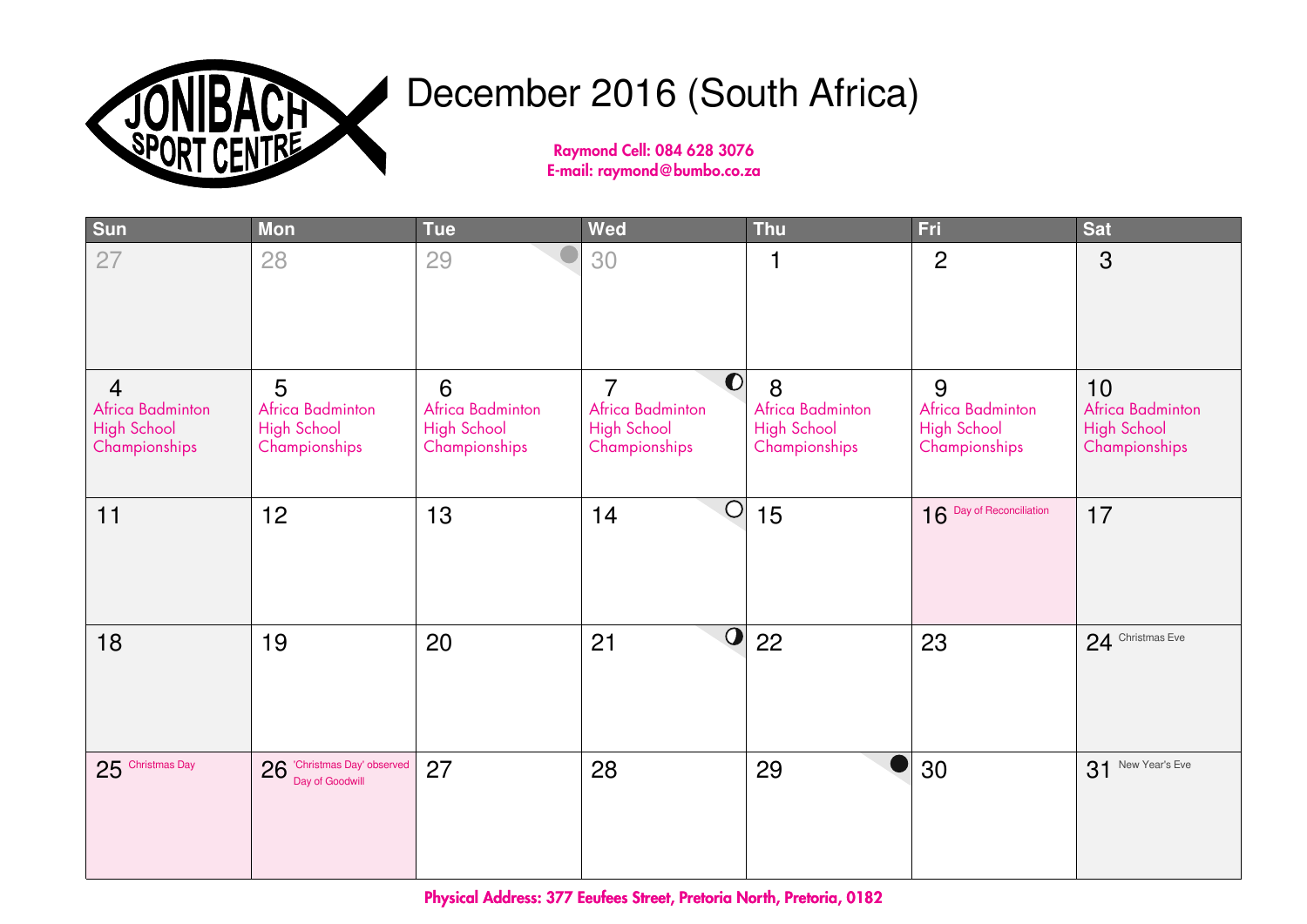

# January 2017 (South Africa)

Raymond Cell: 084 628 3076 E-mail: raymond@bumbo.co.za

| Mon                        | <b>Tue</b>         | Wed            | <b>Thu</b>     | Fri                  | <b>Sat</b>        | Sun            |
|----------------------------|--------------------|----------------|----------------|----------------------|-------------------|----------------|
| 26 Christmas Day' observed | 27 Day of Goodwill | 28             | 29             | 30                   | 31 New Year's Eve | New Year's Day |
| New Year's Day' observed   | 3                  | $\overline{4}$ | 0 <br>5        | $6\phantom{1}6$      | $\overline{7}$    | $\bf 8$        |
| 9                          | $10$               | 11             | O <br>12       | 13                   | 14                | 15             |
| 16                         | 17                 | 18             | 19             | $\overline{O}$<br>20 | 21                | 22             |
| 23                         | 24                 | 25             | 26             | 27                   | 28                | 29             |
| 30                         | 31                 | 4              | $\overline{2}$ | 3                    | $\overline{4}$    | 5              |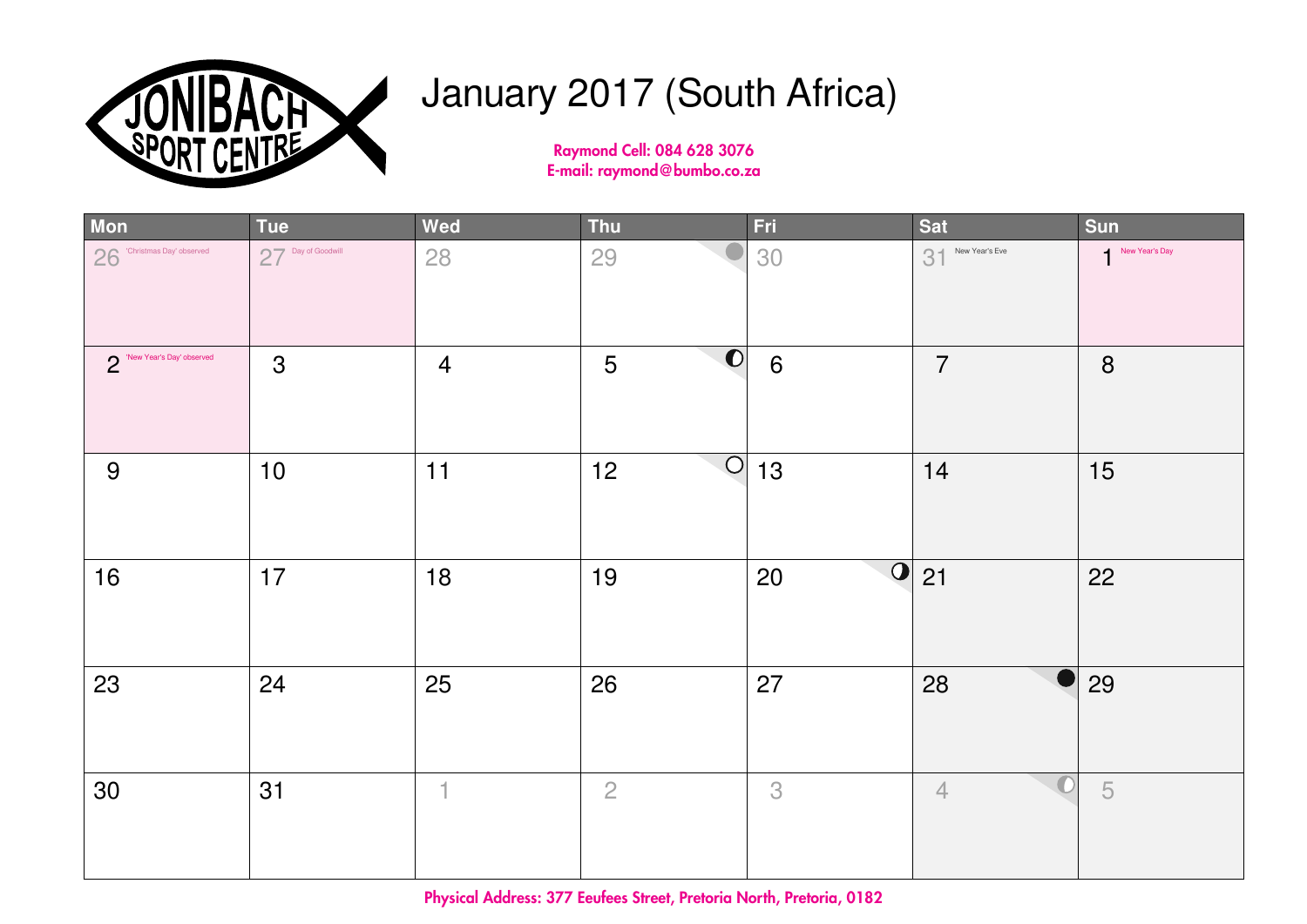

# February 2017 (South Africa)

Raymond Cell: 084 628 3076 E-mail: raymond@bumbo.co.za

| Mon   | Tue            | Wed                      | Thu            | Fri            | Sat                                       | Sun             |
|-------|----------------|--------------------------|----------------|----------------|-------------------------------------------|-----------------|
| 30    | 31             | $\mathbf{1}$             | $\overline{2}$ | $\mathfrak{S}$ | $\overline{\textbf{O}}$<br>$\overline{4}$ | $5\overline{)}$ |
| $6\,$ | $\overline{7}$ | $\boldsymbol{8}$         | 9              | $10$           | $\bigcirc$<br>11                          | 12              |
| 13    | 14             | 15                       | 16             | 17             | $\overline{\textbf{O}}$<br>18             | 19              |
| 20    | 21             | 22                       | 23             | 24             | 25<br><b>BBSA Refresher</b><br>Course     | 26              |
| 27    | 28             | $\overline{\phantom{a}}$ | $\overline{2}$ | 3              | $\overline{4}$                            | 5               |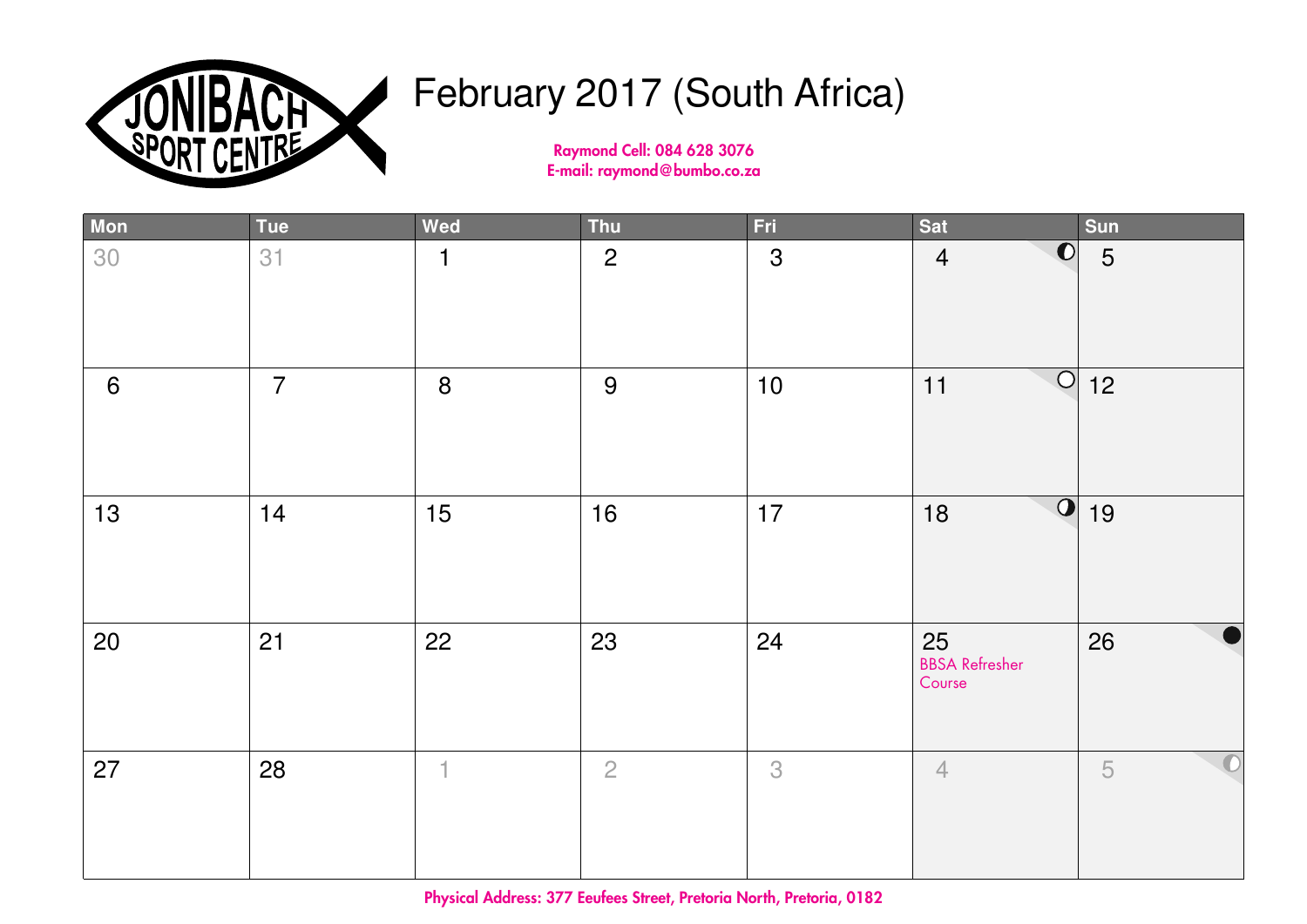

# March 2017 (South Africa)

Raymond Cell: 084 628 3076 E-mail: raymond@bumbo.co.za

| Mon                            | Tue                 | Wed            | Thu            | Fri            | Sat                                                            | Sun                       |
|--------------------------------|---------------------|----------------|----------------|----------------|----------------------------------------------------------------|---------------------------|
| 27                             | 28                  | $\overline{1}$ | $\overline{2}$ | $\mathfrak{S}$ | $\overline{4}$<br><b>BBSA Athletes Course</b><br>& Judges exam | $\overline{\bullet}$<br>5 |
| $6\phantom{1}$                 | $\overline{7}$      | 8              | 9              | $10$           | 11                                                             | $\bigcirc$<br>12          |
| 13                             | 14                  | 15             | 16             | 17             | 18                                                             | 19                        |
| $\Omega$<br>$20$ March equinox | 21 Human Rights Day | 22             | 23             | 24             | 25                                                             | 26                        |
| 27                             | 28                  | 29             | 30             | 31             | $\perp$                                                        | $\overline{2}$            |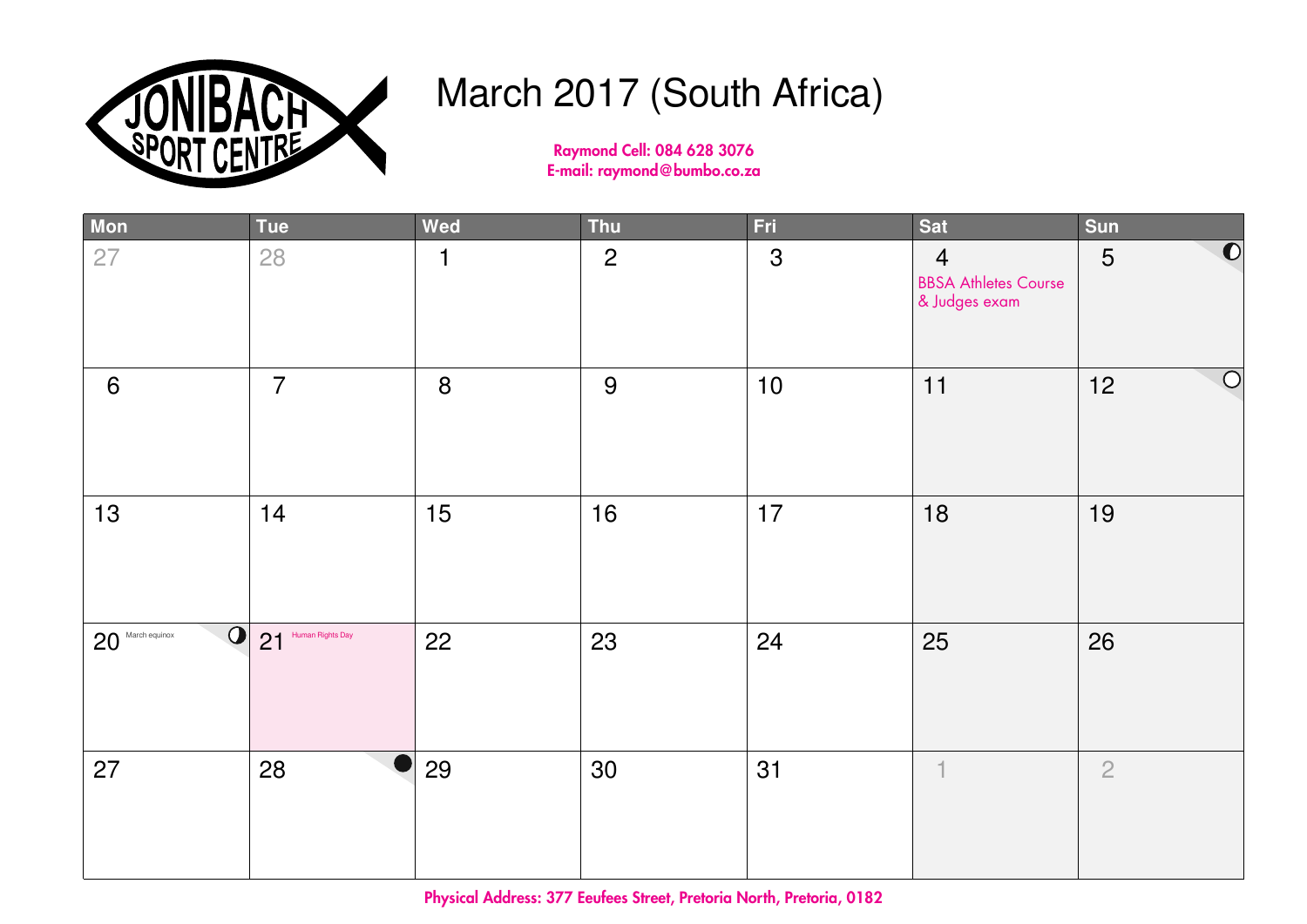

### April 2017 (South Africa)

Raymond Cell: 084 628 3076 E-mail: raymond@bumbo.co.za

| Mon                               | <b>Tue</b>     | Wed | Thu                      | Fri                | <b>Sat</b>               | Sun                |
|-----------------------------------|----------------|-----|--------------------------|--------------------|--------------------------|--------------------|
| 27                                | 28             | 29  | 30                       | 31                 | 1                        | $\overline{2}$     |
| $\boxed{\bullet}$<br>$\mathbf{3}$ | $\overline{4}$ | 5   | $\boldsymbol{6}$         | $\overline{7}$     | $\boldsymbol{8}$         | $9\,$              |
| 10                                | O <br>11       | 12  | 13                       | $14^{$ Good Friday | $15$ Holy Saturday       | $16$ Easter Sunday |
| $17$ Family Day                   | 18             | 19  | $\overline{O}$ 20        | 21                 | 22                       | 23                 |
| 24                                | 25             | 26  | $\bullet$ 27 Freedom Day | 28                 | 29<br><b>BBSA Novice</b> | 30                 |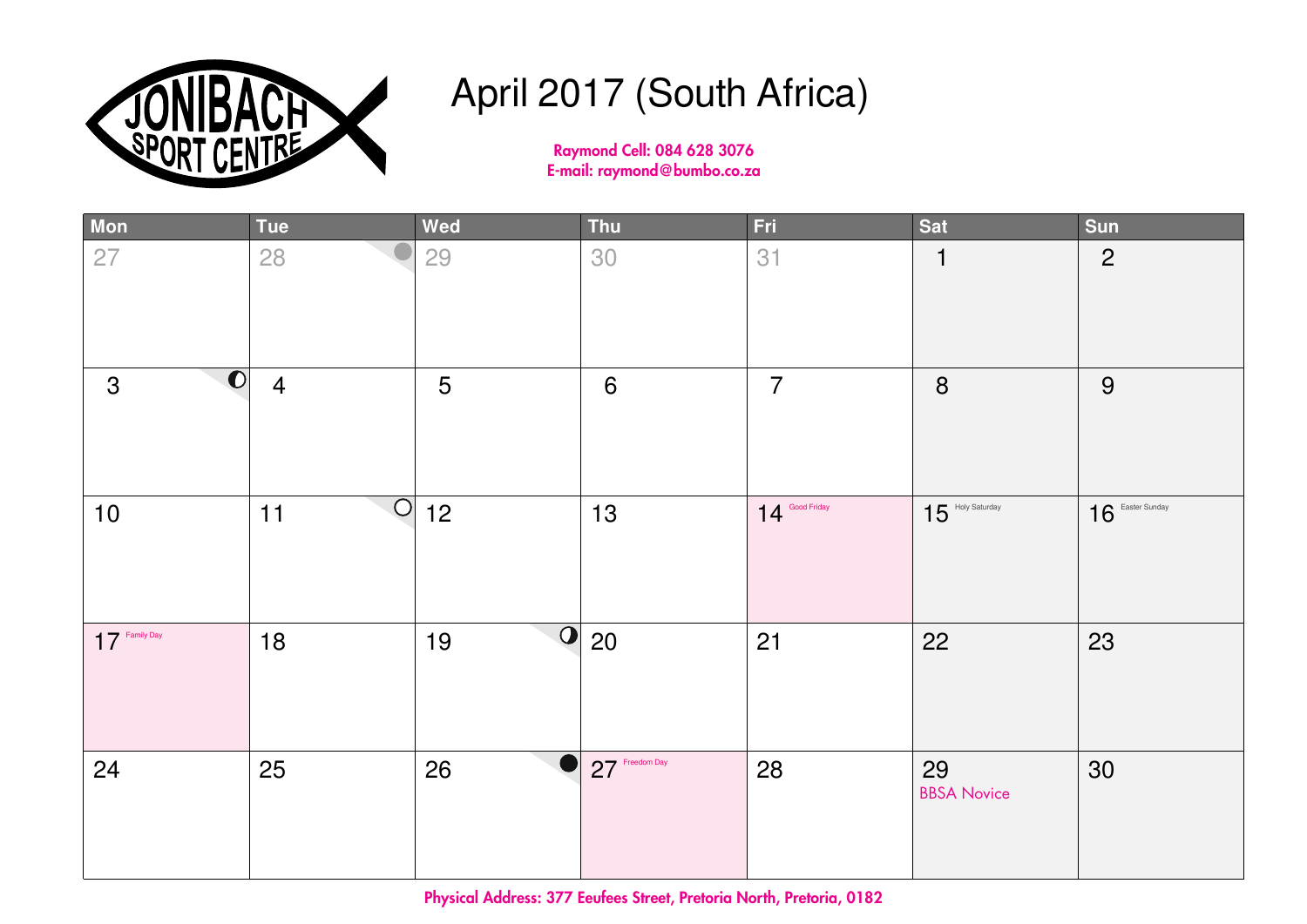

# May 2017 (South Africa)

Raymond Cell: 084 628 3076 E-mail: raymond@bumbo.co.za

| Mon          | <b>Tue</b>     | Wed                    | Thu                                   | <b>Fri</b>                 | Sat                    | Sun               |
|--------------|----------------|------------------------|---------------------------------------|----------------------------|------------------------|-------------------|
| Workers' Day | $\overline{2}$ | 0 <br>3                | $\overline{4}$                        | 5                          | $6\phantom{1}$         | $\overline{7}$    |
| $\bf 8$      | 9              | $\overline{O}$<br>$10$ | $11$                                  | 12                         | 13                     | $14$ Mother's Day |
| 15           | 16             | 17                     | 18                                    | $\boxed{\mathbf{O}}$<br>19 | 20                     | 21                |
| 22           | 23             | 24                     | 25                                    | 26                         | 27<br>Taekwondo BAZAAR | 28                |
| 29           | 30             | 31                     | $\bullet$<br>$\overline{\phantom{a}}$ | $\overline{c}$             | 3                      | $\overline{4}$    |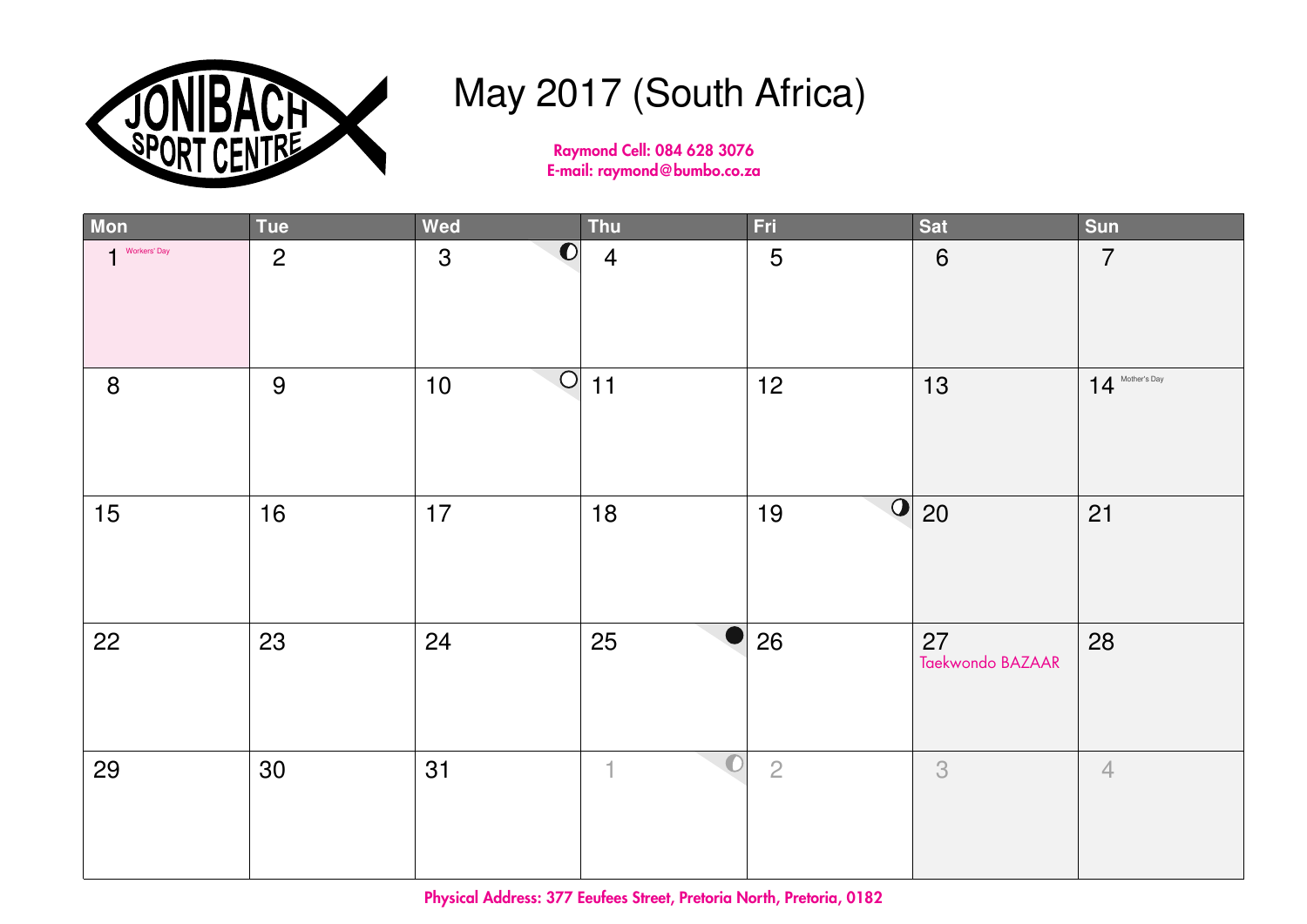

### June 2017 (South Africa)

Raymond Cell: 084 628 3076 E-mail: raymond@bumbo.co.za

| Mon | Tue              | Wed              | Thu            | Fri            | <b>Sat</b>                            | Sun               |
|-----|------------------|------------------|----------------|----------------|---------------------------------------|-------------------|
| 29  | 30               | 31               | $\bullet$<br>1 | $\overline{2}$ | $\mathfrak{S}$                        | $\overline{4}$    |
| 5   | $\boldsymbol{6}$ | $\overline{7}$   | $\bf 8$        | O <br>$9$      | $10$                                  | 11                |
| 12  | 13               | 14               | 15             | $16$ Youth Day | $\overline{O}$<br>17                  | $18$ Father's Day |
| 19  | 20               | 21 June Solstice | 22             | 23             | 24                                    | 25                |
| 26  | 27               | 28               | 29             | $30\,$         | $\bullet$<br>$\overline{\phantom{a}}$ | $\overline{2}$    |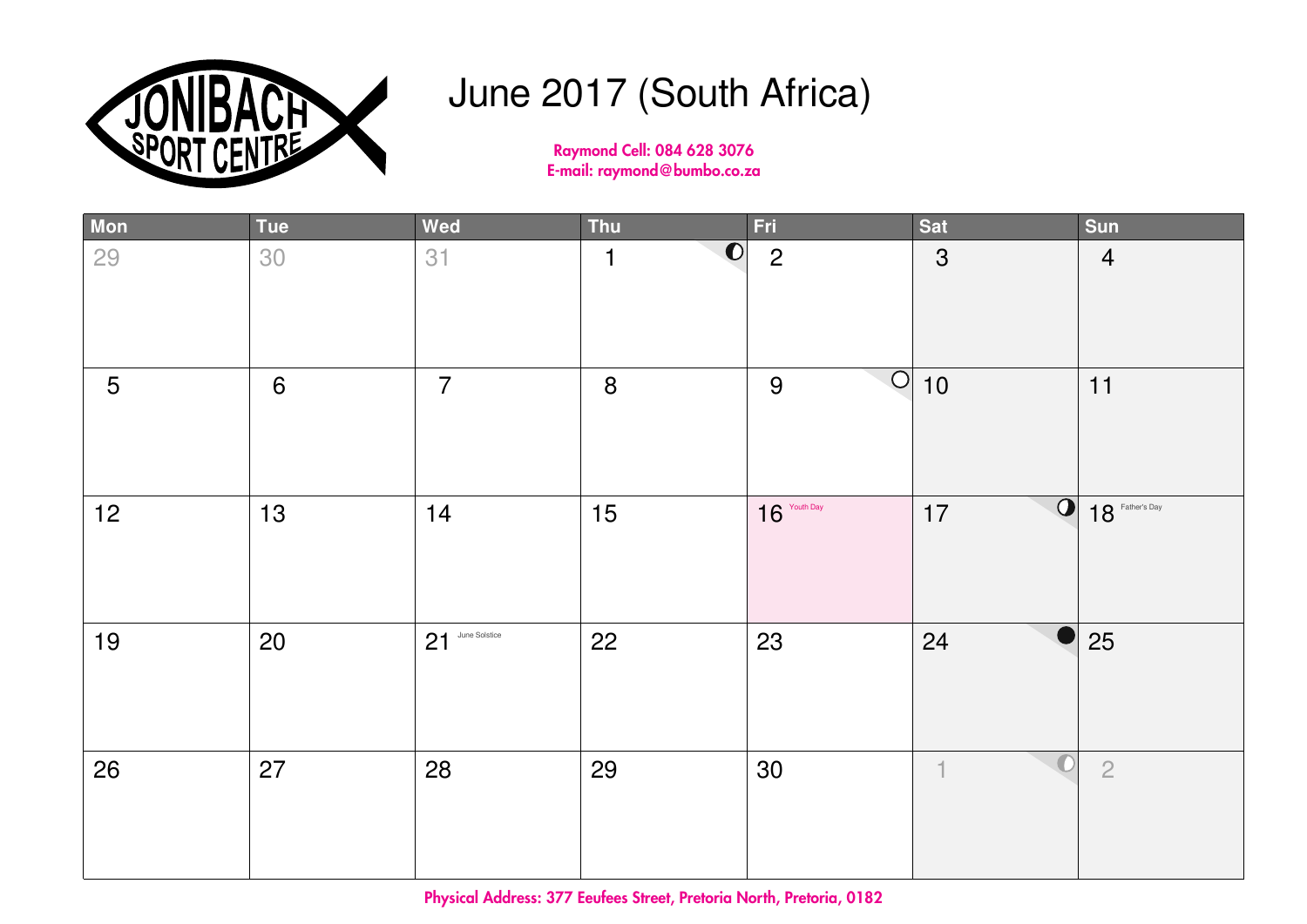

# July 2017 (South Africa)

Raymond Cell: 084 628 3076 E-mail: raymond@bumbo.co.za

| Mon                  | <b>Tue</b>              | Wed                  | Thu                    | Fri                    | <b>Sat</b> | Sun                        |
|----------------------|-------------------------|----------------------|------------------------|------------------------|------------|----------------------------|
| 26                   | 27                      | 28                   | 29                     | 30                     | 0 <br>1    | $\overline{2}$             |
| $\mathfrak{S}$       | $\overline{4}$          | 5<br>Lanx            | $6\phantom{1}$<br>Lanx | $\overline{7}$<br>Lanx | 8<br>Lanx  | $\bigcirc$<br>9<br>$L$ anx |
| 10<br>Taekwondo Camp | 11<br>Taekwondo Camp    | 12<br>Taekwondo Camp | 13                     | 14                     | 15         | $\boldsymbol{O}$<br>16     |
| 17                   | $18$ Nelson Mandela Day | 19                   | 20                     | 21                     | 22         | 23                         |
| 24                   | 25                      | 26                   | 27                     | 28                     | 29         | $\bullet$<br>30            |
| 31                   | $\mathbf{1}$            | $\overline{2}$       | 3                      | $\overline{4}$         | 5          | $\sqrt{6}$                 |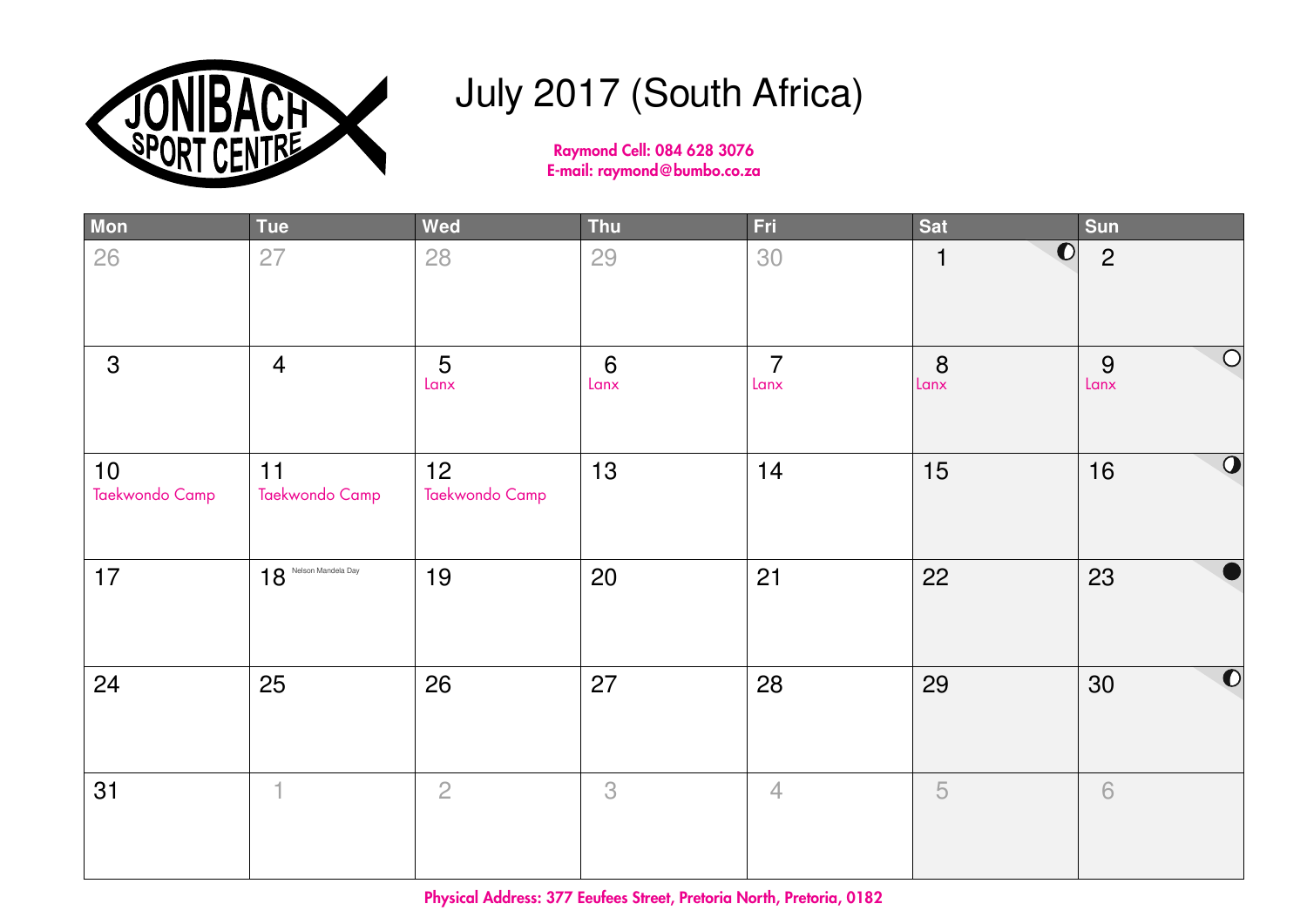

## August 2017 (South Africa)

Raymond Cell: 084 628 3076 E-mail: raymond@bumbo.co.za

| Mon                              | Tue                        | Wed                           | Thu            | <b>Fri</b>               | <b>Sat</b>                   | Sun   |
|----------------------------------|----------------------------|-------------------------------|----------------|--------------------------|------------------------------|-------|
| 31                               | $\mathbf{1}$               | $\overline{2}$                | $\mathfrak{S}$ | $\overline{4}$           | $\frac{5}{118}$              | $6\,$ |
| $\overline{O}$<br>$\overline{7}$ | $\delta$                   | <b>9</b> National Women's Day | $10$           | $11$                     | 12                           | 13    |
| 14                               | $\boxed{\textbf{O}}$<br>15 | 16                            | 17             | 18                       | 19<br><b>BBSA Provincial</b> | 20    |
| 21                               | 22                         | 23                            | 24             | 25                       | 26                           | 27    |
| 28                               | 29                         | $\overline{\text{O}}$ 30      | 31             | $\overline{\phantom{a}}$ | $\overline{2}$               | 3     |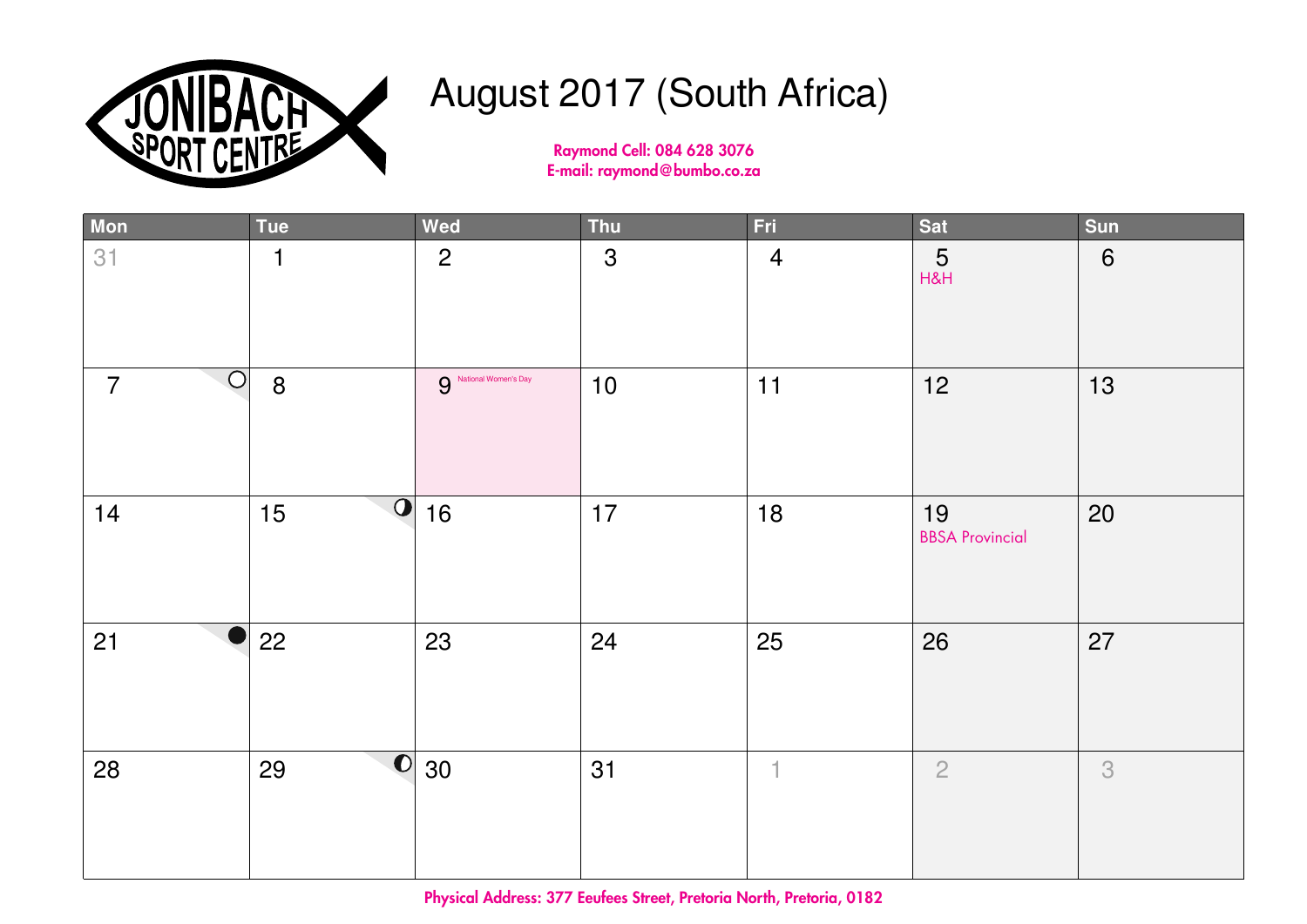

# September 2017 (South Africa)

Raymond Cell: 084 628 3076 E-mail: raymond@bumbo.co.za

| Mon                       | <b>Tue</b>       | Wed                           | Thu            | Fri                      | Sat            | Sun               |
|---------------------------|------------------|-------------------------------|----------------|--------------------------|----------------|-------------------|
| 28                        | $\bigcirc$<br>29 | 30                            | 31             | $\mathbf 1$              | $\overline{2}$ | 3                 |
| $\overline{4}$            | 5                | O <br>6                       | $\overline{7}$ | $\boldsymbol{8}$         | 9              | $10$              |
| 11                        | 12               | $\overline{\mathbf{O}}$<br>13 | 14             | 15                       | 16             | 17                |
| 18                        | 19               | 20                            | 21             | 22 September equinox     | 23             | $24$ Heritage Day |
| 25 Heritage Day' observed | 26               | 27                            | 28             | $\overline{\text{O}}$ 29 | 30             | $\overline{1}$    |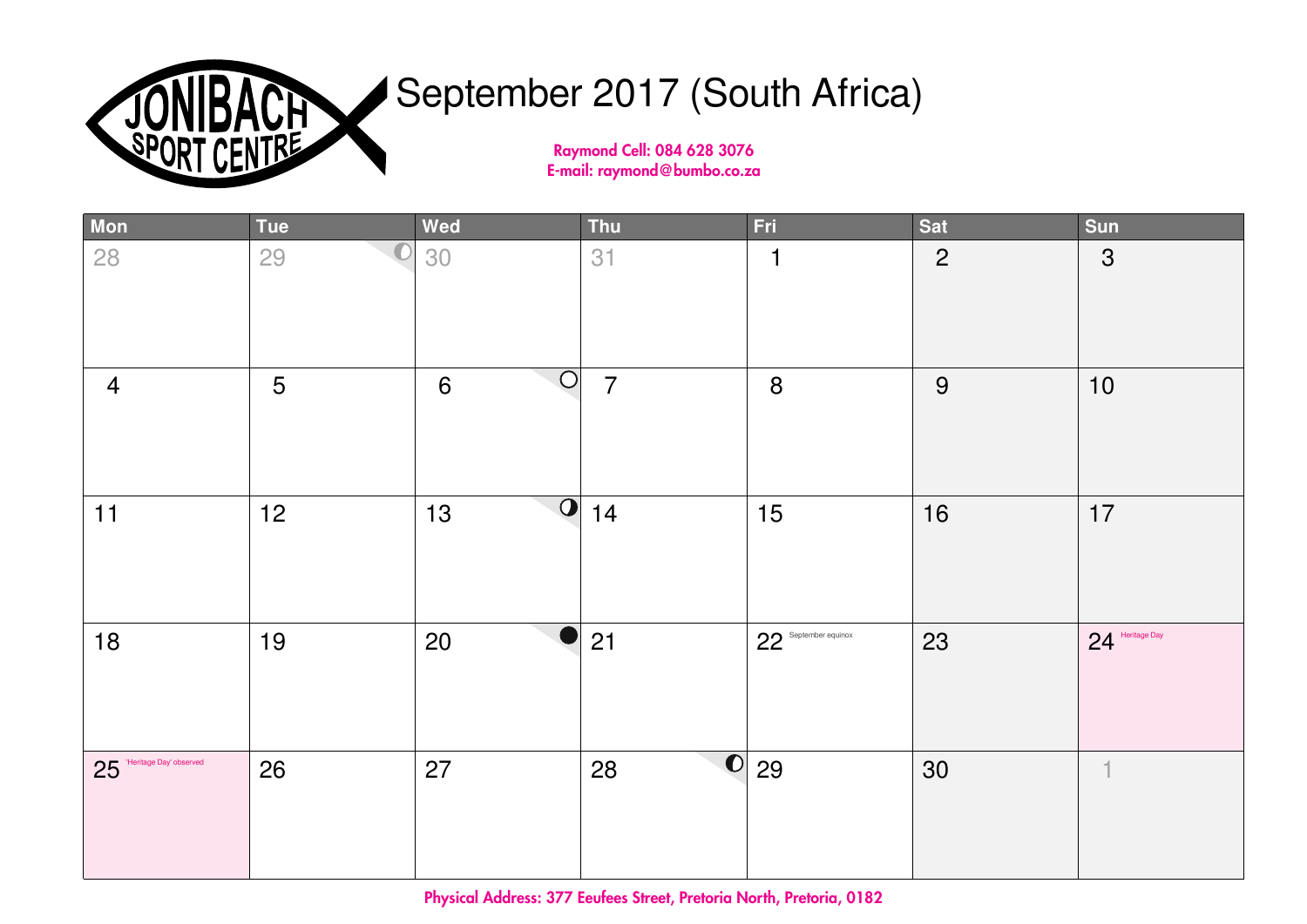

# October 2017 (South Africa)

Raymond Cell: 084 628 3076 E-mail: raymond@bumbo.co.za

| Mon                       | <b>Tue</b> | Wed                      | Thu                    | <b>Fri</b>      | Sat            | Sun            |
|---------------------------|------------|--------------------------|------------------------|-----------------|----------------|----------------|
| 25 Heritage Day' observed | 26         | 27                       | 28                     | 29              | 30             | $\mathbf{1}$   |
| $\overline{2}$            | 3          | $\overline{4}$           | $\circ$<br>5           | $6\phantom{1}6$ | $\overline{7}$ | $\bf 8$        |
| 9                         | $10$       | 11                       | $\boldsymbol{Q}$<br>12 | 13              | 14             | 15             |
| 16                        | $17$       | 18                       | 19                     | 20              | 21             | 22             |
| 23                        | 24         | 25                       | 26                     | 27              | 0 <br>28       | 29             |
| 30                        | 31         | $\overline{\phantom{a}}$ | $\overline{c}$         | 3               | $\overline{4}$ | $\overline{5}$ |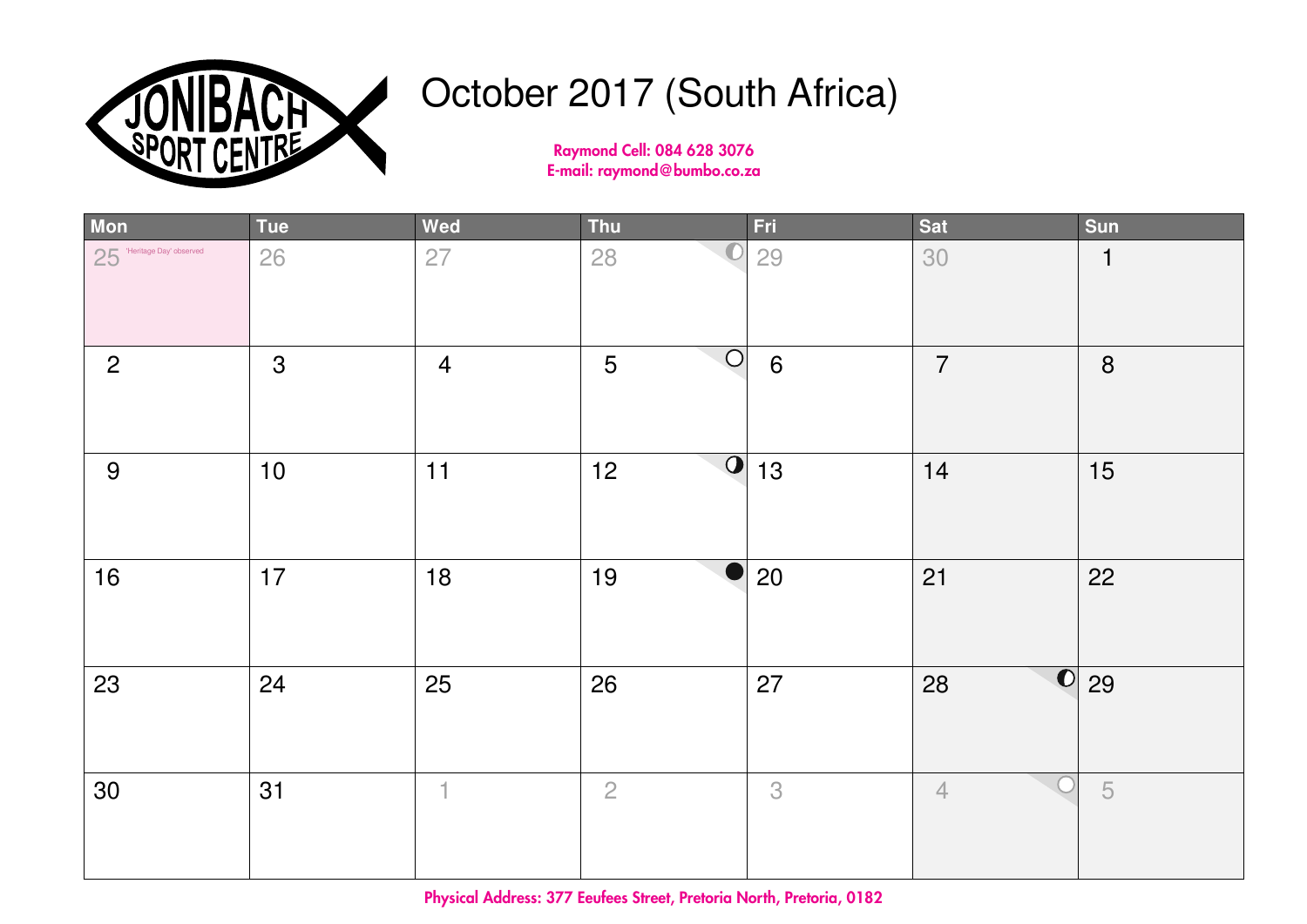

#### November 2017 (South Africa)

Raymond Cell: 084 628 3076 E-mail: raymond@bumbo.co.za

| Mon             | Tue            | Wed          | Thu            | Fri                                              | Sat                          | Sun             |
|-----------------|----------------|--------------|----------------|--------------------------------------------------|------------------------------|-----------------|
| 30              | 31             | 1            | $\overline{2}$ | 3<br><b>BUMBO CARES</b><br><b>Award Ceremony</b> | $\bigcirc$<br>$\overline{4}$ | 5               |
| $6\phantom{1}6$ | $\overline{7}$ | 8<br>Grading | 9              | $\overline{\textbf{O}}$<br>$10$                  | 11                           | 12              |
| 13              | 14             | 15           | 16             | 17                                               | 18                           | 19              |
| 20              | 21             | 22           | 23             | 24                                               | 25                           | $\bullet$<br>26 |
| 27              | 28             | 29           | 30             | $\overline{\phantom{a}}$                         | $\overline{2}$               | 3               |